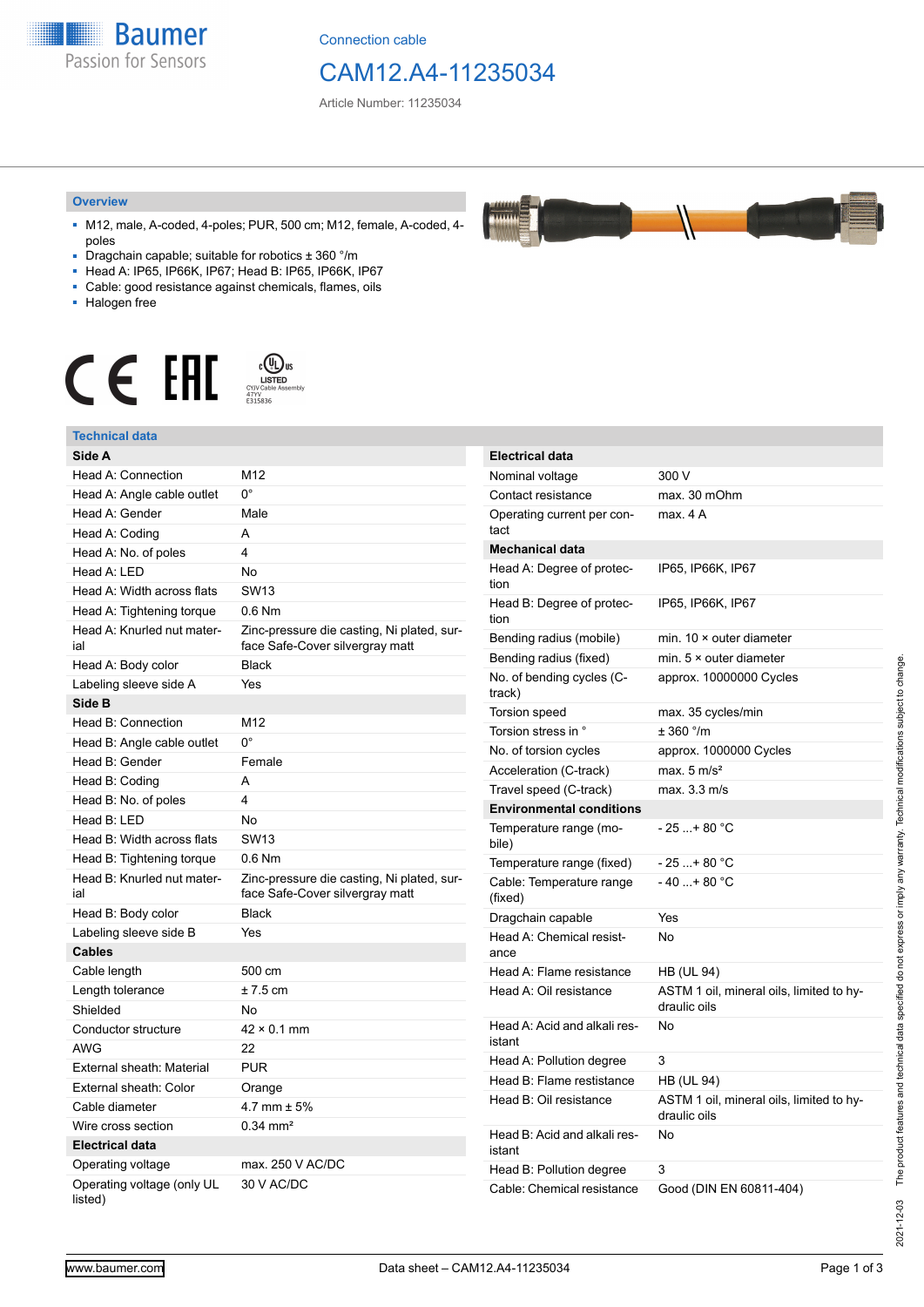

Connection cable

## CAM12.A4-11235034

Article Number: 11235034

#### **Technical data**

**Side A**

#### **Environmental conditions**

**Technical drawing**

Cable: Flame resistance Conform UL 1581 §1090 (H); CSA FT2; IEC 60332-2-2 Cable: Oil resistance Good (DIN EN 60811-404)

#### **Environmental conditions**

Cable: Silicone-free Yes

### **Side B**

**Coding**

#### **Technical drawing**





#### **Coding**